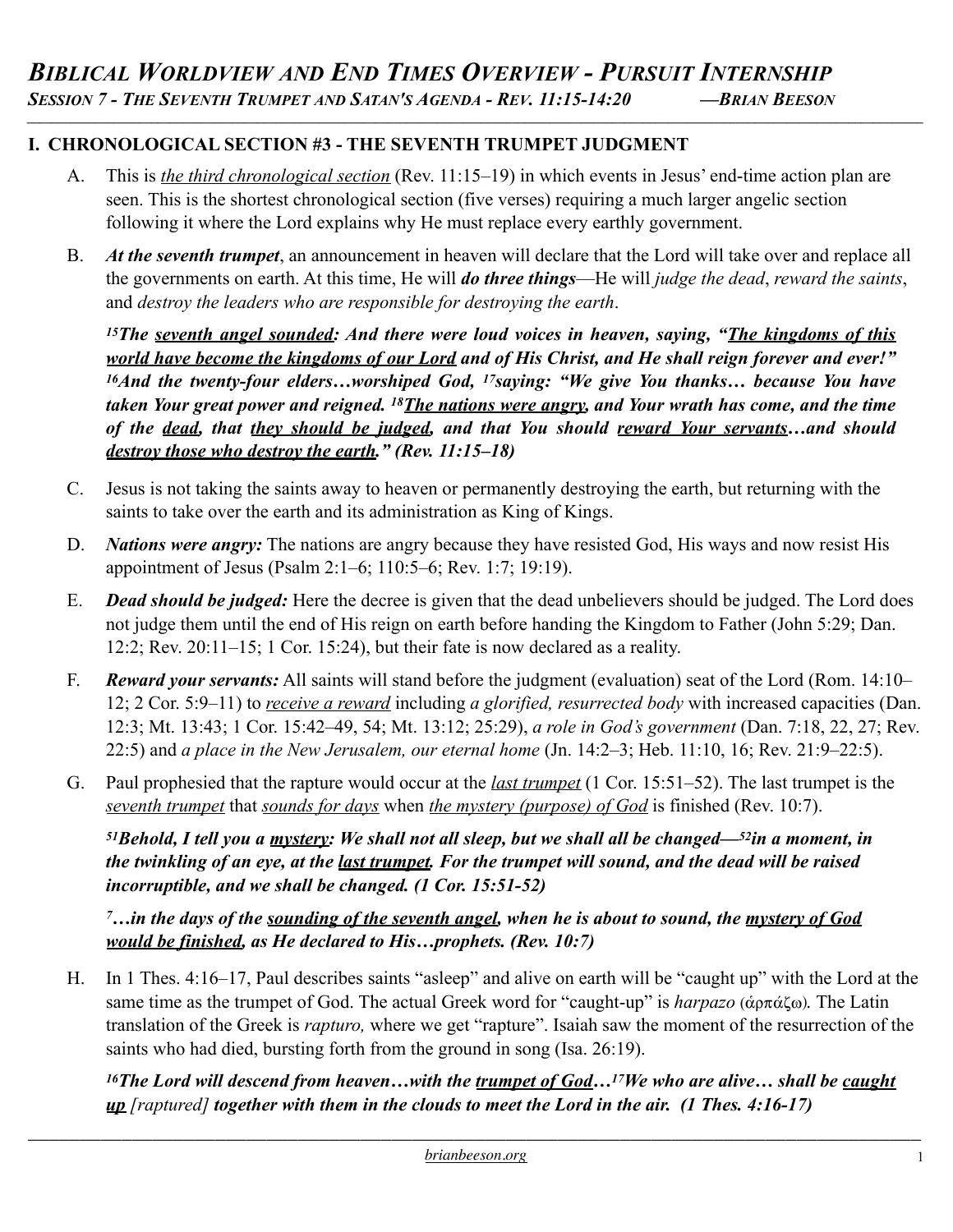# **II. THIRD ANGELIC EXPLANATION (PARENTHESIS): WAR IN THE SPIRIT (REV. 12–14)**

A. The third angelic explanation is a parenthetical section (Rev. 12–14). There will be a fierce war in the spirit between Satan and God's people during the Great Tribulation leading up to the rapture. *This section answers why God's wrath is so severe* that He must replace all the governments on earth. Satan and the Antichrist will violently attack God's people (Rev. 12–13). Jesus will help the saints (Rev. 14).

*\_\_\_\_\_\_\_\_\_\_\_\_\_\_\_\_\_\_\_\_\_\_\_\_\_\_\_\_\_\_\_\_\_\_\_\_\_\_\_\_\_\_\_\_\_\_\_\_\_\_\_\_\_\_\_\_\_\_\_\_\_\_\_\_\_\_\_\_\_\_\_\_\_\_\_\_\_\_\_\_\_\_\_\_\_\_\_\_\_\_\_\_\_\_\_\_\_\_\_\_\_\_\_\_\_\_\_\_\_\_\_\_\_\_\_\_\_\_\_\_\_\_\_\_\_\_\_\_\_\_\_\_\_\_\_\_\_\_\_\_\_\_\_\_*

- 1. Revelation 12 describes war in the heavens between Satan and Michael the archangel. Then Satan attacking the people of God: Israel and the Church.
- 2. Revelation 13 describes war on the earth between the Antichrist and the saints.
- 3. Revelation 14 describes *seven visions* that give insight into the different ways in which the Lord will intervene to empower the Church to walk in great victory.
- B. The seven main symbols in the book of Revelation are in this parenthetical section (Rev. 12–14). Daniel used most of these symbols (Dan 7:3–7, 12, 17). He described the Antichrist as the Beast with a vast empire (Dan. 7:7, 11, 19–23) supported by ten kings whom he described as the ten horns on the Antichrist (Dan. 7:7, 20, 24; 2:41–42; Rev. 12:3; 13:1; 17:3, 7, 12, 16).
- C. *The dragon*: is always symbolic of Satan (Rev. 12:3, 4, 7, 9, 13, 16, 17; 13:2, 4; 16:13; 20:2)
- D. *The first Beast*: is symbolic of the Antichrist (Rev. 13; 14:9-11; 17:3–17; 19:19–21; 20:4, 10)
- E. *Another Beast*: is symbolic of the False Prophet who is only called, "another Beast" one time. Every other time he is called the False Prophet (Rev. 13:11–17; 16:13; 19:20; 20:10).
- F. *The seven heads*: the seven empires that persecute Israel are Egypt, Assyria, Babylon, Persia, Greece, Rome and Islamic Caliphate (Dan. 2:41–42; 7:7, 20, 24; Rev. 12:3; 13:1; 17:3–16).
- G. *The ten horns*: speaks of a future 10-nation confederation of ten kings who rule simultaneously over their own nation while coming into enthusiastic agreement or partnership together under the Antichrist's authority (Dan. 2:41–42; 7:7, 20, 24; 11:36–45; Rev. 12:3; 13:1; 17:3, 7, 12, 16).
- H. *The Harlot Babylon*: *The most compelling theory* is put forward by Joel Richardson in his book, *Mystery Babylon (2017),* which takes the present *city of Mecca* to best fit the description of "Babylon" found in Rev. 17–18. *The city* will serve as a headquarters—it will function as a center of worldwide demonic religious and economic networks (Rev. 17–18; cf. Isa. 13–14; 21; Jer. 50–51), and will seduce many to sin while also persecuting the saints.
	- 1. Some take the Harlot Babylon *to include the literal, re-built city of Babylon* on the Euphrates River in Iraq (50 miles south of Baghdad) that will be restored and used as a headquarters for the Antichrist, but there are some problems with this approach.
	- 2. Rev. 17–18's descriptions of the city *does not fit* the location of the city of Babylon in Iraq and it's role on the present world stage. However, Mecca with it's worldwide seduction, economic influence, topography and imports does.
	- 3. There is precedent for Babylon to refer to an influential city (or empire) which oppresses God's people, both Jews and Christians—Peter called *Rome*, "Babylon." (1 Pet. 5:13)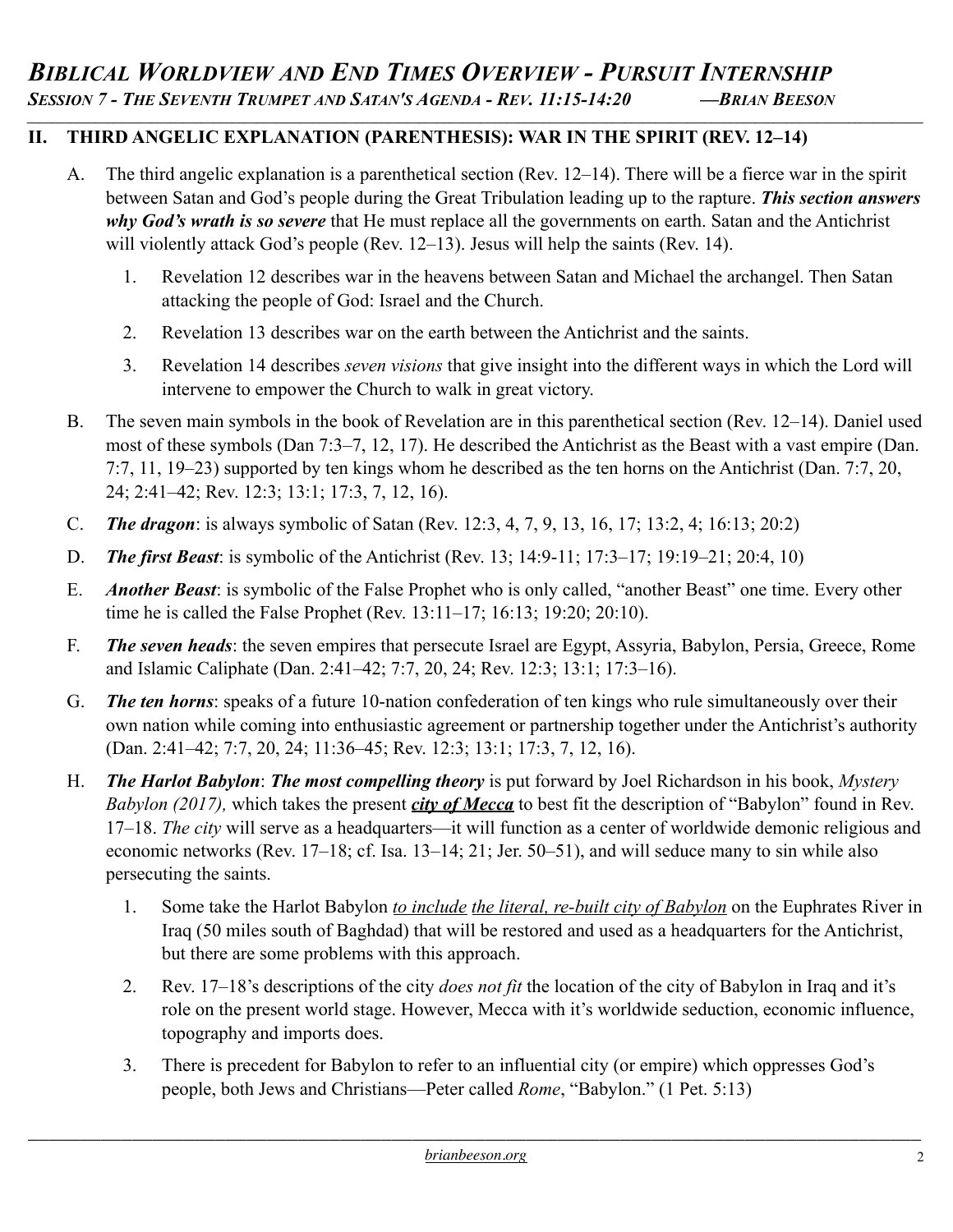I. *The Woman with the Male-child (Jesus)*: The woman is the faithful remnant of Israel through history (Rev. 12:1-5). Satan wars with her offspring who are Gentile believers (Rev. 12:17).

*\_\_\_\_\_\_\_\_\_\_\_\_\_\_\_\_\_\_\_\_\_\_\_\_\_\_\_\_\_\_\_\_\_\_\_\_\_\_\_\_\_\_\_\_\_\_\_\_\_\_\_\_\_\_\_\_\_\_\_\_\_\_\_\_\_\_\_\_\_\_\_\_\_\_\_\_\_\_\_\_\_\_\_\_\_\_\_\_\_\_\_\_\_\_\_\_\_\_\_\_\_\_\_\_\_\_\_\_\_\_\_\_\_\_\_\_\_\_\_\_\_\_\_\_\_\_\_\_\_\_\_\_\_\_\_\_\_\_\_\_\_\_\_\_*

# **III. WAR BREAKS OUT IN HEAVEN - SATAN CONFINED TO EARTH (REV. 12)**

A. War will break out in heaven between Satan and Michael the archangel (Rev. 12:7–12). The result is that Satan will be cast to the earth at the beginning of the Great Tribulation.

*7War broke out in heaven: Michael and his angels fought with the dragon [Satan]; and the dragon and his angels fought, 8but they did not prevail, nor was a place found for them in heaven any longer. 9The dragon…called the Devil…was cast to the earth, and his angels were cast out with him…12Woe to the inhabitants of the earth…for the devil has come down to you, having great wrath [fury, NIV], because he knows that he has a short time. (Rev. 12:7-12)* 

B. Some teach that this war in heaven occurred at the cross and that Satan is now confined to the earth. However, we war against Satan's host operating in the heavenly places in this age (Eph. 6:12; 1:21; 2:2; 3:10; 6:12, Col. 1:16; 2:15; cf. Deut. 32:8; Dan. 10:13, 20).

#### *12We do not wrestle against flesh and blood, but against principalities…against the rulers of the darkness…against spiritual hosts of wickedness in the heavenly places. (Eph. 6:12)*

- C. The Bible reveals that there are *three heavens*.
	- 1. *The third heaven* (1 Cor. 12:2) is where *the heavenly city* is (Heb. 11:10, 16; 12:22; Gal 4:26; Phil. 3:20), *the New Jerusalem*, *a massive 1380 mile cube* (Rev. 3:12; chapter 21–22), *our eternal home*  (John 14:2–3; 1 Thess. 4:7), *the paradise where Paul visited* (1 Cor. 12:1–4), *with a height like a great mountain* (Psalm 48:1–3; Isa. 14:13–14; Ezek. 28:14; Rev. 21:10; Heb. 12:22), where the Lord resides, including *His heavenly temple* and *throne* (Rev. 4–5; 11:19; Ps. 11:4; 29:9), *before which saints congregate on the sea of glass* (Ex. 24:9–11; Rev. 4:6; 15:2).
	- 2. The *"heavenly places,"* often called "mid-heavens" or "second heavens" *where fallen angels*, *including Satan*, now *reside*: including *principalities, powers and rulers of darkness, etc*… (Eph. 6:12; 1:21; 2:2; 3:10; 6:12, Col. 1:16; 2:15; Jude 6) as they *deceive and affect the nations* (Deut. 32:8; Dan. 10:13, 20; 1 Kgs. 22:19; 2 Chron. 18:18), *blind the hearts of men* (Eph. 2:2). The Bible calls them "gods" in the delegated power He gave them which they still exercise but they will "die" like mere men in the Lake of Fire (Isa. 24:21; Psalm 82:1, 5–8; Rev. 20:10, 14).
	- 3. *The first heavens* is the sky and atmosphere above the earth (Gen. 2:1, 4; 2 Chron. 6:26; Psalm 19:1)
- D. One of unique dynamics in the Great Tribulation is that *Satan and all his angels will be cast to the earth* (Rev. 12:9, 13). He will give his throne to the Antichrist (Rev. 13:2). He will be on the world's stage briefly in enlisting the nations to fight against Jesus (Rev. 16:13). Multitudes of demons in the bottomless pit now will be released onto the earth (Rev. 9:3, 16).

*2The Dragon [Satan] gave him [Antichrist] his power, his throne … (Rev. 13:2)*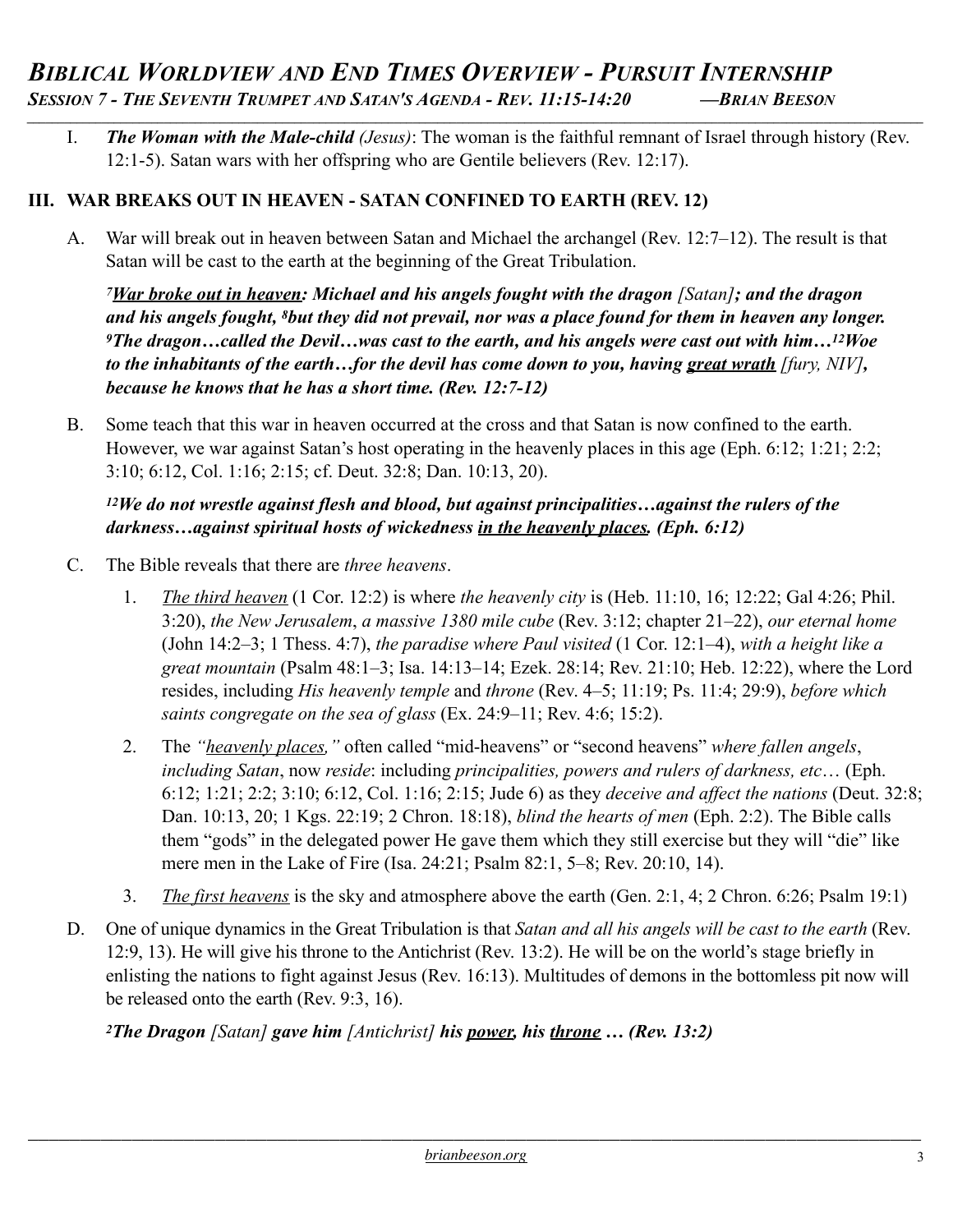*\_\_\_\_\_\_\_\_\_\_\_\_\_\_\_\_\_\_\_\_\_\_\_\_\_\_\_\_\_\_\_\_\_\_\_\_\_\_\_\_\_\_\_\_\_\_\_\_\_\_\_\_\_\_\_\_\_\_\_\_\_\_\_\_\_\_\_\_\_\_\_\_\_\_\_\_\_\_\_\_\_\_\_\_\_\_\_\_\_\_\_\_\_\_\_\_\_\_\_\_\_\_\_\_\_\_\_\_\_\_\_\_\_\_\_\_\_\_\_\_\_\_\_\_\_\_\_\_\_\_\_\_\_\_\_\_\_\_\_\_\_\_\_\_*

# **IV. SATAN'S END TIME RAGE AGAINST GOD'S PEOPLE (REV. 12:13-17)**

*13Now when the dragon [Satan] saw that he had been cast to the earth, he persecuted the woman [remnant of Israel] who gave birth to the male Child [Jesus]. 14But the woman was given two wings of a great eagle, that she might fly into the wilderness to her place, where she is nourished for a time and times and half a time [3½ years], from the presence of the serpent [Satan]. 15So the serpent spewed water out of his mouth [persecution] like a flood after the woman, that he might cause her to be carried away by the flood [destroyed]. 16But the earth [natural elements touched by God's power] helped the woman, and the earth opened its mouth and swallowed up the flood which the dragon had spewed out of his mouth. 17And the dragon was enraged with the woman, and he went to make war with the rest of her offspring [end-time Church], who keep the commandments of God and have the testimony of Jesus Christ. (Rev. 12:13–17).* 

- A. When Satan sees he is confined to earth, he will persecute Israel and the saints (Rev. 12:13, 17). Here is another passage that tells us the Church is present during the Great Tribulation, not raptured before it.
- B. The woman or remnant of Israel is given two wings of a great eagle. This speaks of at time when God will miraculously deliver, protect, and provide for her in the wilderness. God manifested the strength, swiftness, and attentiveness of an eagle to care for Israel in the time of the Exodus from Egypt. He continued His care during for forty years in the wilderness, providing manna from the sky and water from a rock. He protected them from the hostility of neighboring nations.

# *4You have seen what I did to the Egyptians, and how I bore you on eagles' wings… (Ex. 19:4)*

*11As an eagle stirs up its nest, hovers over its young, spreading out its wings, taking them up, carrying them on its wings, 12So the LORD alone led him… (Deut. 32:11-12))*

- C. *Israel will flee into the wilderness to her place* where she is *nourished* and protected from the presence of Satan for 3½ years (Rev. 12:14). Satan will seek to destroy all Israel (Rev. 12:15).
- D. During this time, *Jews will be scattered among the nations*. Some will be prisoners in prison houses or camps and others outcasts on the run: The Bible calls them "the *outcasts*," (Isa. 11:16; 27:13) "the *dispersed* of Judah" (Isa. 11:12); "*the remnant* of His people *who are left*," (Isa. 11:11, 16), "those *about to perish*" and "*prisoners*" (Isa. 42:7; 49:9), "who *sit in darkness* in a prison house" (Isa. 42:7), "*a people robbed* and *plundered*", "*snared* in holes" and "*hidden* in prison houses (Isa. 42:22; 49:9); "*the preserved ones*" (Isa. 49:6), *prey* (Isa. 49:25); "*captives*" and "*bound*" (Isa. 61:1–2). More passages exist on this topic: Jer. 30:3-24; 31:1-23; Ezek. 20:33–44; 39:25-29; Hos. 11:10-11; Amos 9:8-15; Joel 3:1–2; Zeph. 3:19–20; Zech. 9:10–14.

#### *<sup>35</sup>…I will bring you into the wilderness of the peoples [Gentiles]… I will plead My case with you face to face. 36…as I pleaded My case with your fathers in the wilderness of the land of Egypt… (Ezek. 20:35–36)*

- E. Besides the Jews that are *in the wilderness*, there is *a group that stays in the land of Israel*. One third of them are preserved as they are refined in their faith (Zech. 13:8–9; 14:1-2; Rom. 11:25–27).
- F. Jesus will judge each nation according to how they treat the Jewish people during this time of trouble (Mat. 25:31–46). EG.,Through Isaiah, He warns Modern Jordan to care for Jewish outcasts, not betray them (Isa. 16:3–4).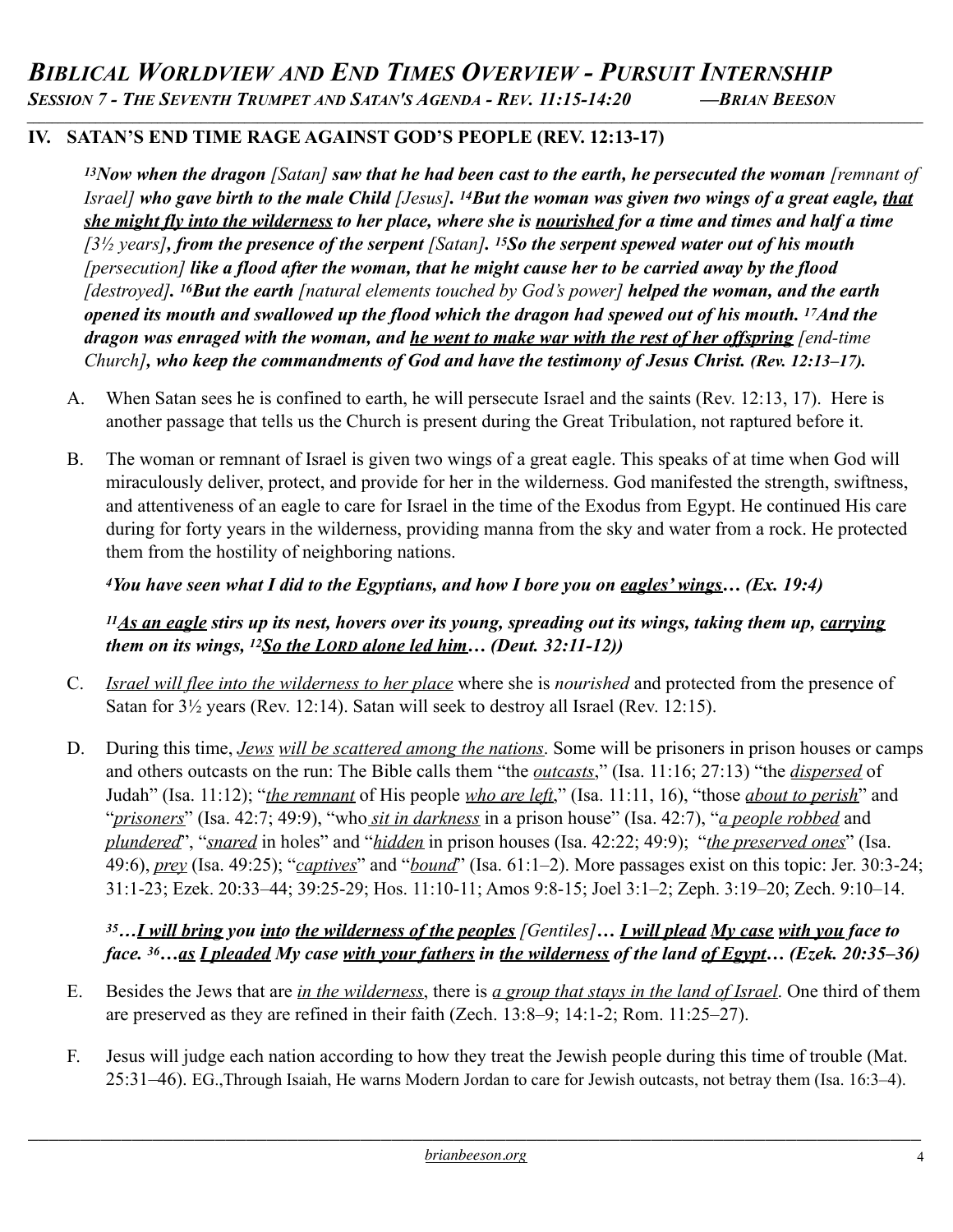# **BIBLICAL WORLDVIEW AND END TIMES OVERVIEW - PURSUIT INTERNSHIP**<br>SESSION 7 - THE SEVENTH TRUMPET AND SATAN'S AGENDA - REV. 11:15-14:20 — BRIAN BEESON *\_\_\_\_\_\_\_\_\_\_\_\_\_\_\_\_\_\_\_\_\_\_\_\_\_\_\_\_\_\_\_\_\_\_\_\_\_\_\_\_\_\_\_\_\_\_\_\_\_\_\_\_\_\_\_\_\_\_\_\_\_\_\_\_\_\_\_\_\_\_\_\_\_\_\_\_\_\_\_\_\_\_\_\_\_\_\_\_\_\_\_\_\_\_\_\_\_\_\_\_\_\_\_\_\_\_\_\_\_\_\_\_\_\_\_\_\_\_\_\_\_\_\_\_\_\_\_\_\_\_\_\_\_\_\_\_\_\_\_\_\_\_\_\_*

*<sup>3</sup> Do not betray him who escapes. 4 Let My outcasts [Jewish people fleeing Antichrist] dwell with you, O Moab [Modern Jordan]; Be a shelter to them from the face of the spoiler [Antichrist]. (Isa. 16:3-4)*

# **V. SATAN WARS THROUGH THE ANTICHRIST AND FALSE PROPHET (REV. 13)**

- A. Satan will seek to destroy Israel and the Church (Rev. 12:17; cf. Dan. 7:21, 25; 8:24; 11:33–35; 12:7, 10; Rev. 6:9–11; 7:9, 14; 9:21; 11:7; 13:7, 15; 16:5–7; 17:6; 18:24; 19:2; 20:4; Mt. 10:21-22, 28; 24:9; Lk. 12:4– 7; 21:16-19; Jn. 15:18–16:4). The persecution of the saints is a secondary theme in the Book of Revelation.
- B. In Revelation 13, Satan will give his authority to the Antichrist to destroy Israel and the Church (Rev. 13:2). Revelation 13 describes the resources that the Antichrist will have to war against God's people.
- C. The Antichrist will be a world leader who has a political, military, and economic alliance with ten nations giving him the largest empire and the most powerful army in history. The Antichrist will be fully human, yet fully demonized with Satan's authority (Rev. 13:2; Dan. 8:24; 2 Thess. 2:9; Gen. 3:15).

*3The dragon [Satan] gave him [Antichrist] his power, his throne, and great authority…4They worshiped the dragon…and worshiped the Beast, saying, "Who is like the Beast? Who is able to make war with him?"… 7It was granted to him [Antichrist] to make war with the saints and to overcome [kill] them. Authority was given him over every tribe…and nation. (Rev. 13:3–7)* 

D. The Antichrist will claim to be God and will demand that the whole earth worship him as he seeks to assert his authority over the nations (Dan. 8:11; 11:36; 2 Thes. 2:4). He will have authority and worshippers in all nations, *yet will not totally dominate them all.* There will be nations who resist him *North*, *East* (Far Eastern nations) and *West of Israel* (Western Europe, Americas?) where his palace will be (Dan. 11:40–45; Isa. 59:19; Rev. 16:14).

*19 So shall they fear the name of the Lord from the west [Europe, Americas], and His glory from the rising of the sun [Far Eastern nations]; when the enemy comes in like a flood [Antichrist's army in Israel], the Spirit of the Lord will lift up a standard against him. (Isa. 59:19)* 

*41 He [Antichrist] shall also enter the Glorious Land [Israel], and many countries shall be overthrown; but these shall escape from his hand: Edom, Moab, and the prominent people of Ammon [Modern Jordan]. 42 He shall stretch out his hand against the countries, and the land of Egypt shall not escape. 43 He shall have power over the treasures of gold and silver, and over all the precious things of Egypt; also the Libyans and Ethiopians [Sudan] shall follow at his heels. 44 But news from the east and the north shall trouble him; therefore he shall go out with great fury to destroy and annihilate many. 45 …yet he shall come to his end, and no one will help him. (Dan. 11:41–45)* 

E. Yet in the final, literal days of the Bowl judgments (after the rapture), the Antichrist unifies and convinces all the nations to stand against Jesus (Psalm 2:2; Isa. 24:21; Rev. 16:12, 14: 19:19).

*<sup>14</sup> For they are spirits of demons, performing signs, which go out to the kings of the earth and of the whole world, to gather them to the battle of that great day of God Almighty. (Rev. 16:14)*

F. The Antichrist will seek to kill anyone who refuses to worship him (Rev. 13:8, 12, 15). This will lead billions of people to engage in Satan worship.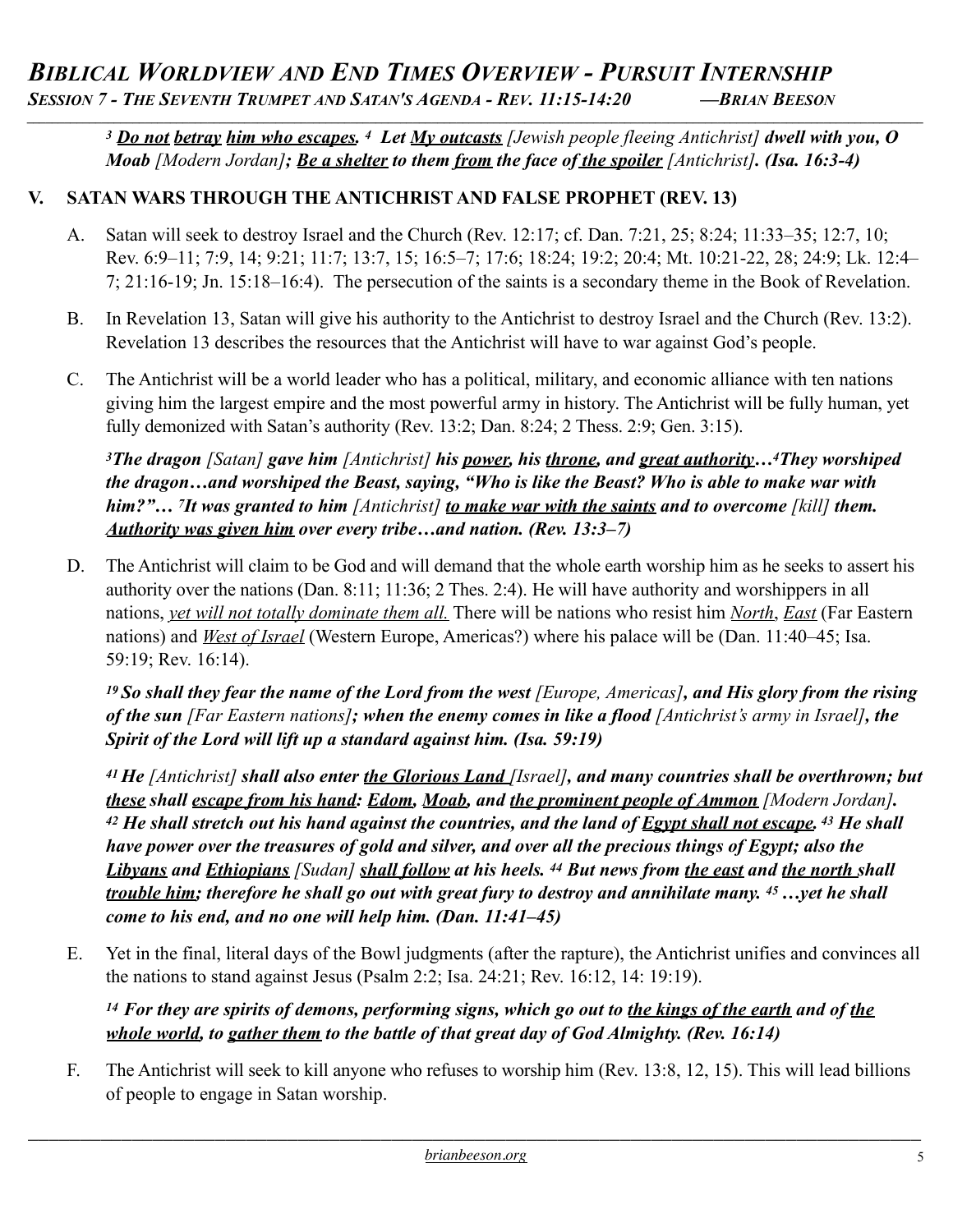*8All who dwell on the earth will worship him [Antichrist], whose names have not been written in the Book of Life of the Lamb slain from the foundation of the world. (Rev. 13:8)* 

G. The False Prophet will be the leader of a future worldwide religious network that will be devoted to causing all the nations to worship the Antichrist (Rev. 13:11–18).

*\_\_\_\_\_\_\_\_\_\_\_\_\_\_\_\_\_\_\_\_\_\_\_\_\_\_\_\_\_\_\_\_\_\_\_\_\_\_\_\_\_\_\_\_\_\_\_\_\_\_\_\_\_\_\_\_\_\_\_\_\_\_\_\_\_\_\_\_\_\_\_\_\_\_\_\_\_\_\_\_\_\_\_\_\_\_\_\_\_\_\_\_\_\_\_\_\_\_\_\_\_\_\_\_\_\_\_\_\_\_\_\_\_\_\_\_\_\_\_\_\_\_\_\_\_\_\_\_\_\_\_\_\_\_\_\_\_\_\_\_\_\_\_\_*

*11I saw another beast [False Prophet]…he had two horns like a lamb and spoke like a dragon. (Rev. 13:11)*

- H. Joel Richardson's book, *Islamic Antichrist,* explains how Islamic end-time theology's "Messiah" fits the Bible's description of the Antichrist while there is also an Islamic end time figure that fits the False Prophet. His book, *Mideast Beast,* offers much convincing support to *what ten nations comprise the Beast*.
- I. John highlighted three strategies the False Prophet will use to get the nations to worship the Beast.
	- 1. *First*, he will be a prophet with a message. His demonically empowered *public speeches* will be confirmed by great miracles that will deceive the masses (Rev. 13:12–14). Many tell of Hitler's persuasion in his public speeches, mobilizing people to his demonic agenda.

#### *12He exercises all the authority of the first Beast…and causes the earth and those who dwell in it to worship the first Beast…13He performs great signs…14He deceives those who dwell on the earth by those signs… (Rev. 13:12–14)*

2. *Second,* he will establish a worship system related to the abomination of desolation (Mt. 24:15; 2 Thes. 2:3-4). An image of the Antichrist will be set up in the temple. It will be a demonically empowered statue that appears to breath and speak (Rev. 13:14–15). This is a vague description in how this works, yet the statue will appear to have "life" on its own, allowing the Antichrist to rule while the statue receives worship. This is an attempt to contradict the Bible's critique towards idols in that they can't speak (Ps. 115:3–8; 135:15–18; Isa. 40:18–19; 41:29; 42:8–9; 44:9–20; 48:5).

*14Telling those who dwell on earth to make an image [statue] to the Beast…15He was granted power to give breath to the image of the beast, that the image of the beast should both speak and cause as many as would not worship the image of the beast to be killed. (Rev. 13:14-15)* 

3. The abomination of desolation will be a series of abominable or evil events. They will be an abomination to God that results in global desolation or destruction. The abomination will be the Antichrist's claim to be God, along with his demand that all worship him.

*15When you see the "abomination of desolation," spoken of by Daniel the prophet, standing in the holy place…16then let those who are in Judea flee to the mountains. (Mt. 24:15-16)* 

*3The son of perdition [Antichrist] 4opposes and exalts himself above all that is called God…sits as God in the temple of God, showing himself that he is God. (2 Thes. 2:3-4)*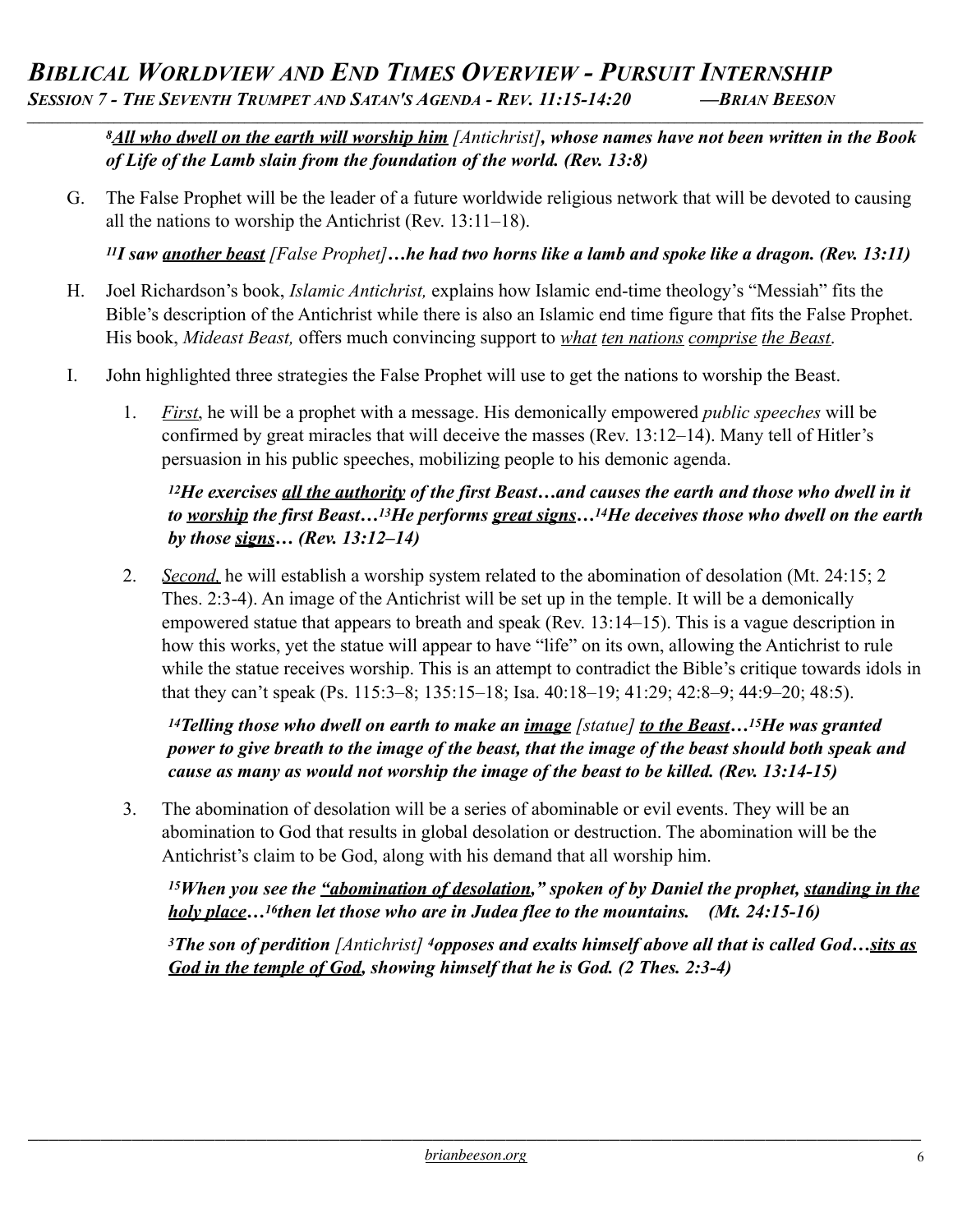- 4. The image of the Beast may combine cutting-edge technology and demonic elements that cause the image to appear to breathe and speak. The image may be a high-tech hologram that looks and sounds like the Antichrist. Some suggest that there may be many regional Antichrist worship centers with a duplicate image of the Antichrist that is connected to the "primary" image in Jerusalem by technology, the result being a global network of local "Antichrist worship sanctuaries" that may each include a hologram of the Antichrist.
- 5. The law will require all to worship the Antichrist (Rev. 13:12, 15). Those who refuse will be guilty of the death penalty. He will use the power of the state to kill all who resist him.
- 6. *Third*, he will establish a worldwide economic system that forces the nations to worship the Antichrist by the *mark of the Beast* put on their hand or forehead to force everyone to declare publicly their loyalty to the Antichrist. Those refusing this mark will not be able to buy or sell.

*16He causes all…to receive a mark on their right hand or forehead…17that no one may buy or sell except one who has the mark…18His number is 666. (Rev. 13:16–18)* 

# **VI. JESUS WILL SUPERNATURALLY HELP THE CHURCH COME TO VICTORY (REV. 14)**

- A. The purpose of this part of the parenthetical section is *to give insight into the certainty of victory for the saints* and *to give understanding regarding why God's wrath is so severe* in replacing all the governments of the earth in the seventh trumpet (Rev. 11:15).
- B. God promised to intervene to help the saints (Rev. 14:1–20). Note three sections in this chapter.
	- 1. The 144,000 first fruits of Israel will be a model of victory for others (Rev. 14:1–5).
	- 2. Four proclamations that the Spirit will anoint (Rev. 14:6–13).
	- 3. A two-fold harvest of salvation and judgment (Rev. 14:14–20).

# **VII. FIRST SECTION: THE 144,000 FIRST FRUITS OF ISRAEL (REV. 14:1–5)**

A. Jesus will stand on Mount Zion in Jerusalem with 144,000 singers (Rev. 14:1–5). These are the ones earlier sealed or protected from judgment (Rev. 7:4–8). These 144,000 singers will be *a model of victory* in the midst of persecution as they *provide great strength* to the Church by their prophetic singing that *releases God's power*. This scene is on earth as a voice is heard above them in heaven and they have the opportunity to marry (celibates) (Rev. 14:2, 4).

*1Behold, a Lamb standing on Mount Zion, and with Him 144,000, having His Father's name written on their foreheads. 2I heard a voice from heaven, like the voice of many waters, and like the voice of loud thunder. I heard the sound of harpists… 3They [the harpists] sang as it were a new song before the throne…and no one could learn that song except the 144,000…4These are the ones who were not defiled with [immoral] women, for they are virgins [celibates]. These are the ones who follow the Lamb wherever He goes…5In their mouth was found no deceit, for they are without fault [compromise]… (Rev. 14:1–5)* 

B. They will be deeply dedicated to Jesus as seen by the five virtues stated in verses 4–5.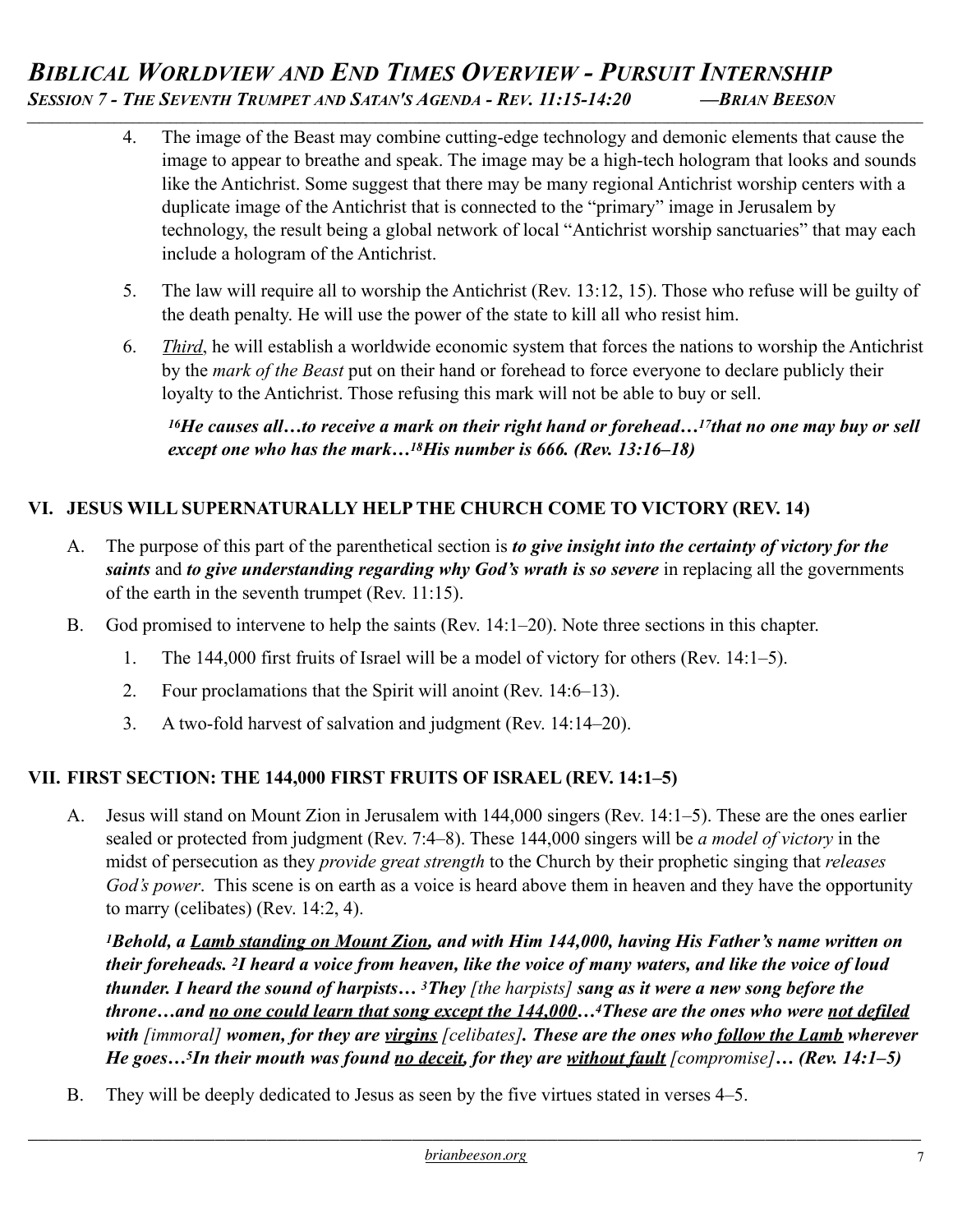# **VIII. SECOND SECTION: FOUR PROCLAMATIONS THE SPIRIT WILL ANOINT (REV. 14:6–13)**

- A. John identified four promises or messages that must be boldly proclaimed (Rev. 14:6–13). When these messages are given, the Spirit will release power to confirm these messages to strengthen His people.
- B. *The first angel's proclamation*: *The gospel being preached in all nations* (Rev. 14:6–7): There will be angelic assistance and power to succeed in preaching the Gospel to all nations in the presence of great hostility (Mt. 24:14; Rev. 7:9).

*6I saw another angel flying in the midst of heaven, having the everlasting gospel to preach to those who dwell on the earth—to every nation, tribe, tongue, and people—7saying with a loud voice, "Fear God and give glory to Him, for the hour of His judgment has come; and worship Him who made heaven and earth, the sea and springs of water." (Rev. 14:6-7)*

C. *The second angel's proclamation*. *The judgment on Harlot Babylon* (Rev. 14:8): The proclamation of the message of the total defeat of the Harlot Babylon will strengthen the Church (Rev. 17–18).

*8Another angel followed, saying, "Babylon is fallen, is fallen, that great city, because she has made all nations drink of the wine of the wrath of her fornication." (Rev. 14:8)* 

D. *The third angel's proclamation*. *Eternal judgment* (Rev. 14:9–11): This message is for those who accept the mark of the Beast. There will be an anointed proclamation of the certainty of eternal judgment coming on all who worship the Antichrist. Confidence that the Antichrist will surely be judged will embolden the saints to resist his deceptive allurements and terrifying threats.

*9Then a third angel followed them, saying with a loud voice, "If anyone worships the beast… 10he himself shall also drink of the wine of the wrath of God, which is poured out full strength into the cup of His indignation. He shall be tormented with fire and brimstone… 11The smoke of their torment ascends forever and ever; and they have no rest day or night, who worship the beast…and whoever receives the mark of his name." (Rev. 14:9–11)* 

E. *The Lord's announcement to the saints to persevere. Eternal rewards for faithfulness (Rev. 14:13).* Jesus will reward the saints upon His return (Rev. 11:18; 22:12).

*12Here is the patience [perseverance] of the saints; here are those who keep the commandments of God and the faith of Jesus. 13Then I heard a voice from heaven saying to me, "Write: 'Blessed are the dead who die in the Lord from now on.'" "Yes," says the Spirit, "that they may rest from their labors, and their works follow them." (Rev. 14:12-13)* 

#### **IX. THIRD SECTION: HARVEST OF SALVATION AND JUDGMENT (REV. 14:14–20)**

A. John saw *two end-time harvests*: *of souls* (Rev. 14:14–16) and *of judgment* (Rev. 14:17–20). The culmination of natural human history will see wickedness grow to it's fullest but also righteousness. John the Baptist prophesied Jesus would oversee these harvests (Mat. 3:12). Jesus himself prophesied that both righteousness and wickedness would mature at the end of the age (Mat. 13:24–30).